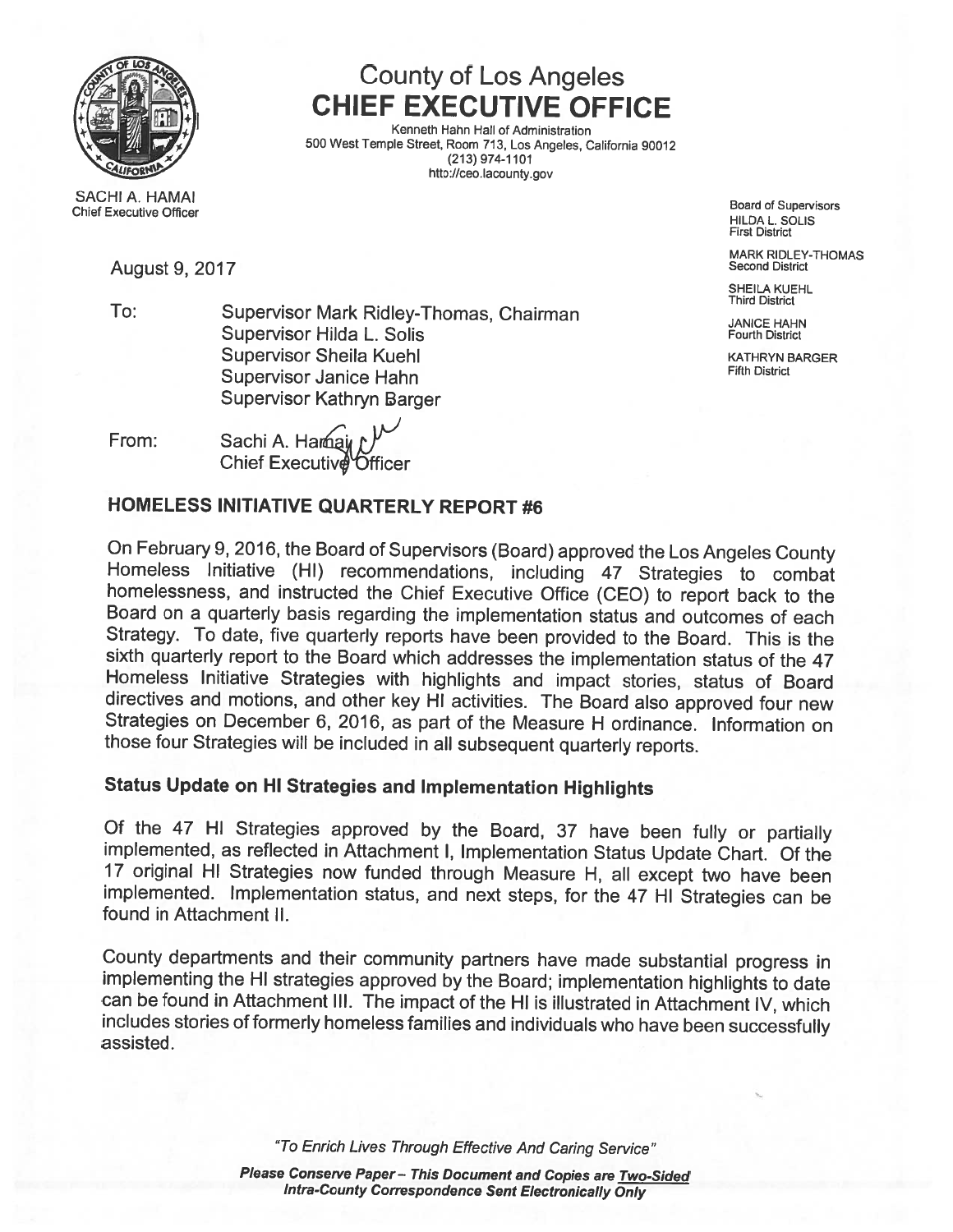### Board Directives and Motions

In addition to implementing the <sup>47</sup> HI Strategies, the Board has directed the CEO to complete various homeless related activities. The following are updates on some of those directives:

### Measure <sup>H</sup> Revenue Planning Process and Funding Recommendations

On February 7, 2017, the Board instructed the CEO to conduct <sup>a</sup> Measure H Revenue Planning Process to develop funding recommendations for each of the HI Strategies eligible for Measure <sup>H</sup> funding and repor<sup>t</sup> back to the Board with those recommendations on June 13, 2017. The CEO convened <sup>a</sup> Measure H Revenue Planning Group (Group), and on May 10, 2017, the Group successfully reached consensus on Measure H final funding recommendations for Fiscal Year (FY) 2017- 18 and tentative recommendations for FY 2018-19 and 2019-20. On June 13, 2017, the Board approve<sup>d</sup> the funding allocations for each of the Measure H-eligible HI Strategies as recommended by the Group.

#### •June 13, 2017 Board Motions

In addition to approving Measure <sup>H</sup> funding recommendations, the Board instructed the CEO to repor<sup>t</sup> back on the following motions and directives within timeframes ranging from 45 to 90 days:

- <sup>o</sup> Item 6: Crisis Housing for Homeless Women;
- <sup>o</sup> Item 12, Directive #2a: Homeless Count Unaccounted Populations;
- <sup>o</sup> Item 12, Directive #2b: Homeless Population Impacted County Departments/Agencies without Funding;
- <sup>o</sup> Items 12, Directive #2c: Measure <sup>H</sup> Funding for Case Management;
- <sup>o</sup> Item 77-A, Directive #1: Analysis of 2017 Homeless Count results;
- <sup>o</sup> Item 77-A, Directive #2: Semi-annual Measure <sup>H</sup> Progress Reports;
- <sup>o</sup> Item 77-B, Directive #1: Measure <sup>H</sup> Funding Flexibility for Glendale, Long Beach, and Pasadena Continuums of Care;
- <sup>o</sup> Item 77-B, Directive #2: Engagement of Continuums of Care;
- <sup>o</sup> Item 77-C: HI strategies applicable to Homeless College Students;
- <sup>o</sup> Item 26: Transition Aged Youth Housing Landscape; and
- <sup>o</sup> Item 26: Subsidized Childcare.

As instructed by the Board, the CEO is actively working with various partners to address each of these motions and directives.

#### •Evaluation Plan

On February 9, 2016, the Board instructed the CEO to repor<sup>t</sup> back on the development of an evaluation <sup>p</sup>lan for the <sup>47</sup> HI Strategies. The HI Evaluation Framework was submitted with the November 9, 2016, HI Quarterly Report. The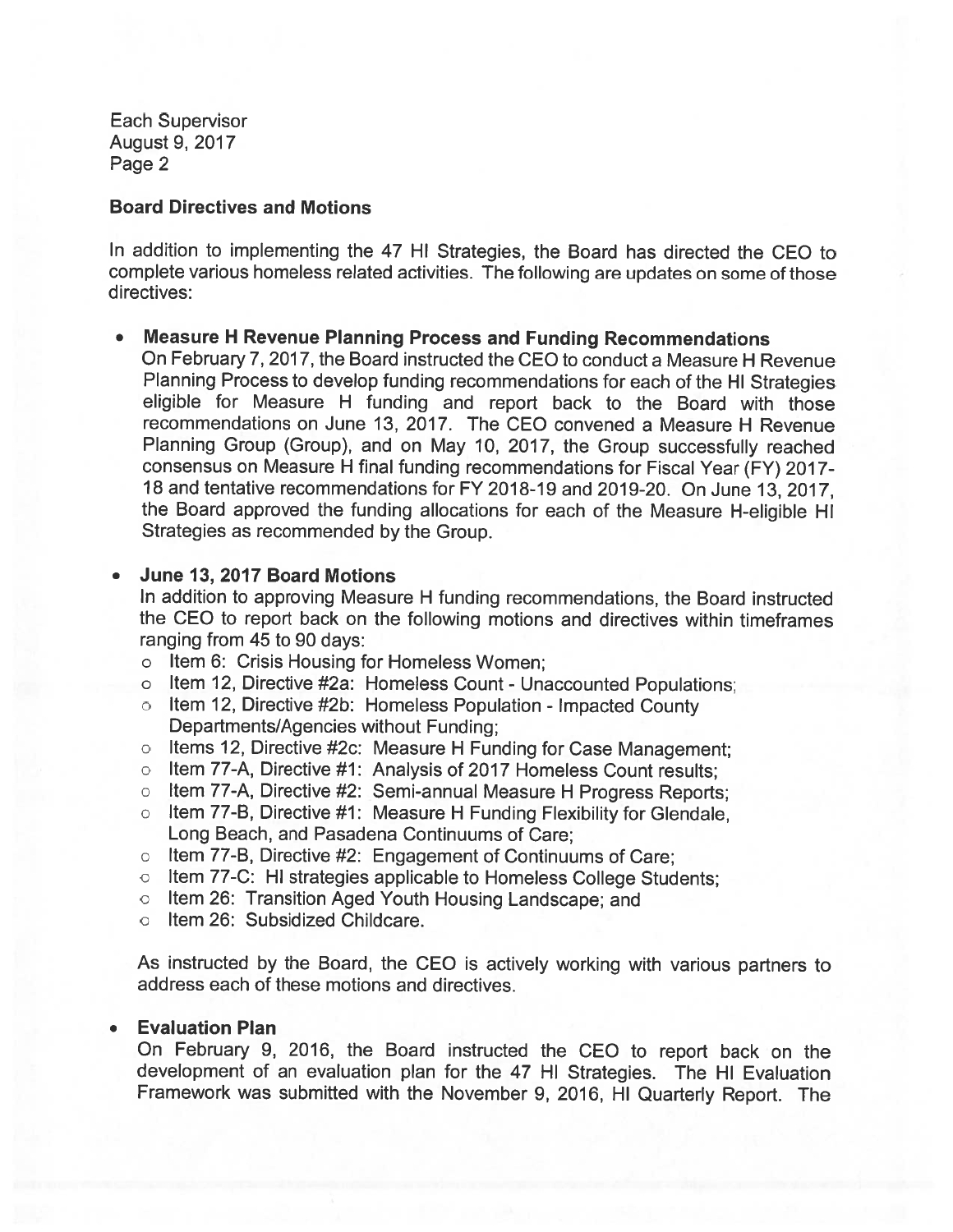> CEO's Research and Evaluation Services unit (RES) has finalized an evaluation <sup>p</sup>lan based on this Framework, and selected the consultant who will complete the annual evaluation reports for FY 2016-17 and 2017-18. The FY 2016-17 annual evaluation repor<sup>t</sup> is scheduled to be completed in January 2018.

### • Motion 47-A, Directive #5: Pilot to Incentivize the Use of Prefabricated **Construction**

On April 11, 2016, the CEO provided the Board with <sup>a</sup> repor<sup>t</sup> recommending that the County issue <sup>a</sup> Request for Proposals (RFP) to develop homeless housing on County-owned property with an option that proposals be innovative in utilizing pre fabricated/shipping container construction. The implementation of the following HI Strategies support the Board's directive:

- <sup>o</sup> As par<sup>t</sup> of HI Strategy F6: Using Public Land for Homeless Housing, the CEO's Asset Management division is compiling <sup>a</sup> list of suitable County-owned properties that could be used for homeless housing. In response to both Motion 47-A Directive 5, and HI Strategy F6, the CEO and the Health Agency have identified <sup>a</sup> vacant property at LAC+USC, and we will be coming to the Board with <sup>a</sup> recommendation for <sup>a</sup> <sup>p</sup>ilot project to construct recuperative care beds using prefabricated construction.
- <sup>o</sup> As par<sup>t</sup> of HI Strategy F7: Housing Innovation Fund, the CEO is in the process of developing <sup>a</sup> competitive application process that will seek innovative development proposals for homeless housing. The emphasis of the Innovation Fund is to develop homeless housing in <sup>a</sup> cost-effective and expeditious manner using non-traditional techniques, methods, and/or processes, which may include shipping containers and pre-fabricated and modular construction.

#### •Collaboration with Cities and Councils of Government

On June 13, 2017, the Board allocated \$2 million in one-time funding from the existing Provisional Financing Uses (PFU) budget for regional coordination services by Councils of Government (COGs) and homeless <sup>p</sup>lanning grants for cities in the Los Angeles Continuum of Care (all cities other than Glendale, Long Beach, and Pasadena). The goa<sup>l</sup> of this funding is to strengthen partnerships between cities and the County in combating homelessness.

The CEO has allocated \$500,000 of the \$2 million approve<sup>d</sup> by the Board for regional coordination contracts with the COGs, all of whom have expressed interest in contracting with the County. The CEO and the COGs are working together with the goa<sup>l</sup> of executing contracts by the end of September 2017.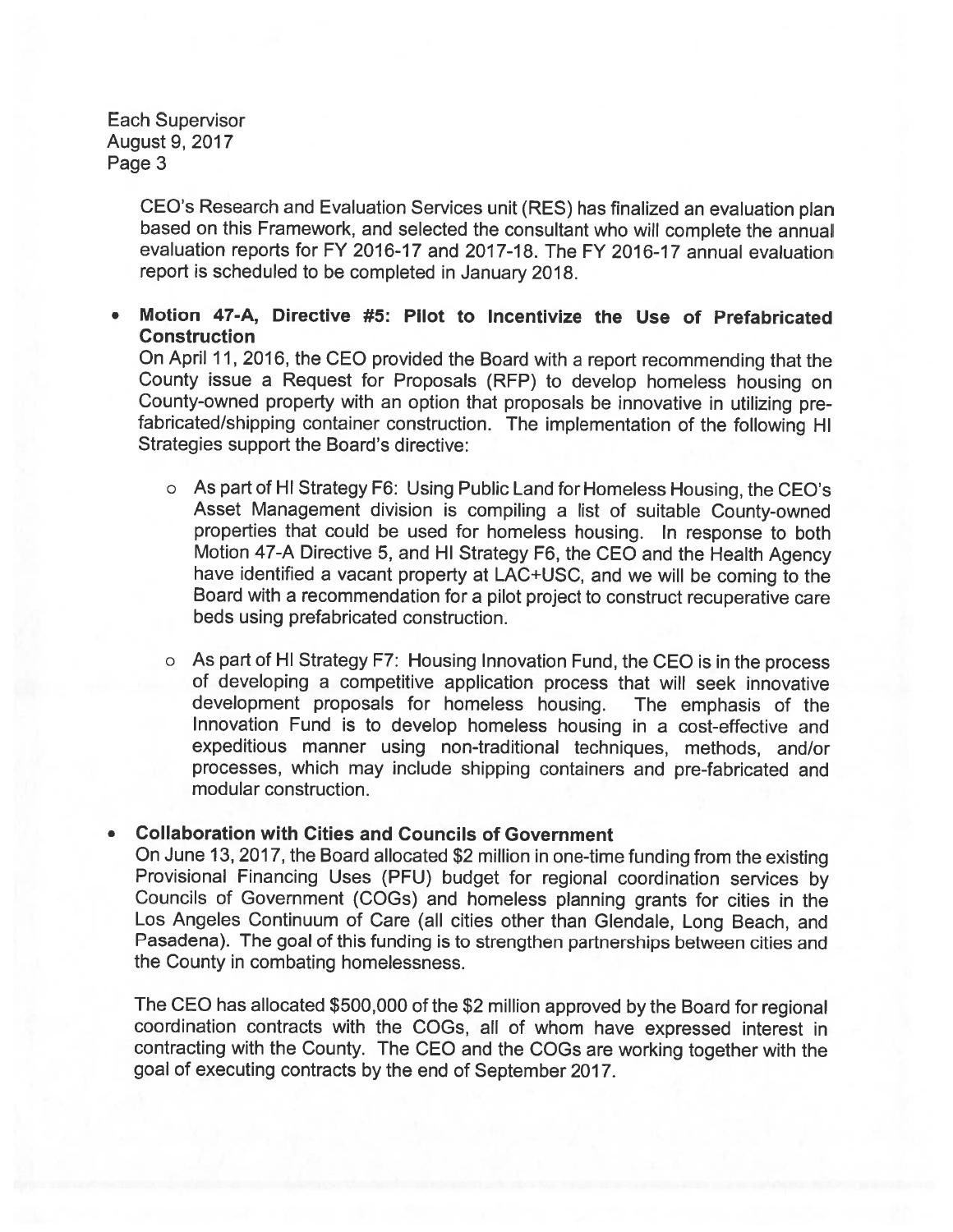> The remaining \$1.5 million approve<sup>d</sup> by the Board is available for city homeless <sup>p</sup>lanning grants. The Home for Good Funders Collaborative is administering the grant-making process in coordination with the CEO, and the CEO is also consulting with the COGs regarding this process.

> The CEO hosted <sup>a</sup> countywide Cities Web Meeting on July 24, 2017, that included the participation of <sup>56</sup> cities. The Web Meeting focused on the status of the County Homeless Initiative; opportunities for cities to address homelessness through various Homeless Initiative Strategies; and the Request for Proposals for City Planning Grants.

> On July 28, 2017, the Funders Collaborative released <sup>a</sup> RFP for the City Homeless Planning Grant. On August 10, an Informational Session will be held for prospective city applicants to obtain detailed information on the application and ask proposalrelated questions. The proposals are due on September 18, and funding decisions will be made in late October. Additional information on the REP can be obtained at http://homeforgoodla.org/our-work/funders-collaborative/grantseekers/.

> The CEO will host the second countywide Cities Summit to Combat Homelessness on September 27 at The Carson Center in the City of Carson.

### Measure H Implementation — Administrative Actions

On March 14, 2017, the Board instructed the CEO to repor<sup>t</sup> back with propose<sup>d</sup> actions and policy changes needed to ensure the successful implementation of Measure <sup>H</sup> and the HI Strategies approve<sup>d</sup> by the Board. To accomplish this directive, the CEO conducted two surveys: (1) County departments involved with the HI were surveye<sup>d</sup> regarding personnel, training, information technology, capital asset development, and contracting; and (2) current and potential community-based contractors were surveye<sup>d</sup> regarding County and LAHSA contracting processes, barriers and potential improvements.

Based on the results of the surveys, the CEO identified several administrative actions to facilitate the implementation of Measure H. The actions were administrative in nature and did not require policy direction or action by the Board.

### Completed Administrative Actions

<sup>o</sup> Publicizing Measure <sup>H</sup> Contract Opportunities: Based on the results of the community provider survey, the CEO created <sup>a</sup> Contracting Opportunities Guide (Attachment V) specific to contracting/sub-contracting opportunities made available with Measure H funding in Fiscal Year 2017-18. The Guide is being posted on the HI website and will be distributed at community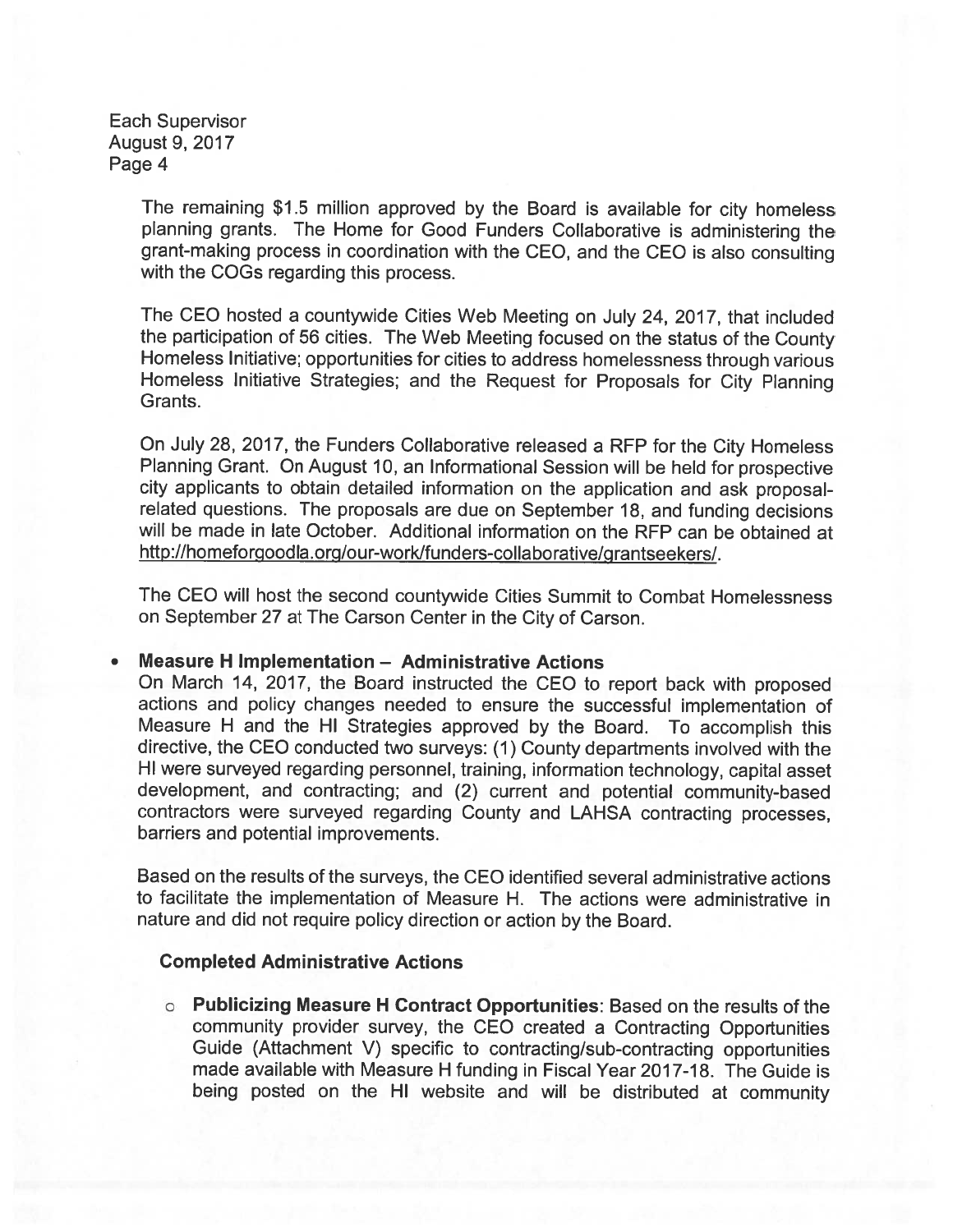> engagemen<sup>t</sup> meetings, including Los Angeles Homeless Services Authority's (LAHSA) quarterly meetings and Service Planning Area Consortium meetings.

<sup>o</sup> Measure <sup>H</sup> Departmental Staffing: Six County departments identified the need for 93 additional staff to successfully administer Measure <sup>H</sup> funding, including the provision of direct services. The CEO expedited the administrative processes necessary to review, justify, and allocate the requested additional positions. Departments were authorized to fill these positions beginning last month. Next month, these positions will be added to the County's budget during Supplemental Changes, excep<sup>t</sup> to the extent that departments can utilize long-term vacancies to add staff funded through Measure H.

### Administrative Actions in Progress

- **O** Review of LAHSA's Contractor Payment Process: The CEO is working with LAHSA in reviewing its contractor paymen<sup>t</sup> process to identify improvements to increase efficiency and expedite paymen<sup>t</sup> processing. LAHSA is developing an improvement <sup>p</sup>lan for invoice procedures for CEO review. The County's expectation is that LAHSA issue paymen<sup>t</sup> within 30 calendar days of receiving an invoice.
- <sup>o</sup> County Department Access to Homeless Management Information System (HMIS)/HMIS Interfaces with County Systems: The CEO is currently conducting <sup>a</sup> review of County departments' access to and utilization of HMIS and <sup>a</sup> feasibility study of the potential for the creation of interfaces between County systems and the HMIS. The CEO is scheduled to complete the study and provide recommendations in fall 2017.

### Other Key Homeless Initiative Activities

### LAHSA Operational Agreement

The CEO, Auditor-Controller, and County Counsel collaborated to develop an operational agreemen<sup>t</sup> with LAHSA that formalizes the services to be provided by LAHSA and the funding to be provided by the County's Measure <sup>H</sup> Special Revenue Fund and other sources. The CEO will reques<sup>t</sup> approval from the Board to enter into this operational agreemen<sup>t</sup> with LAHSA on August 15, 2017.

### Interfaith Summit on Homelessness

On June 7, 2017, the CEO and L.A. Voice hosted the County's first Interfaith Summit on Homelessness at the California Endowment, with suppor<sup>t</sup> from the Conrad N. Hilton Foundation. The Summit, titled "Pursuing the Promise Together,"